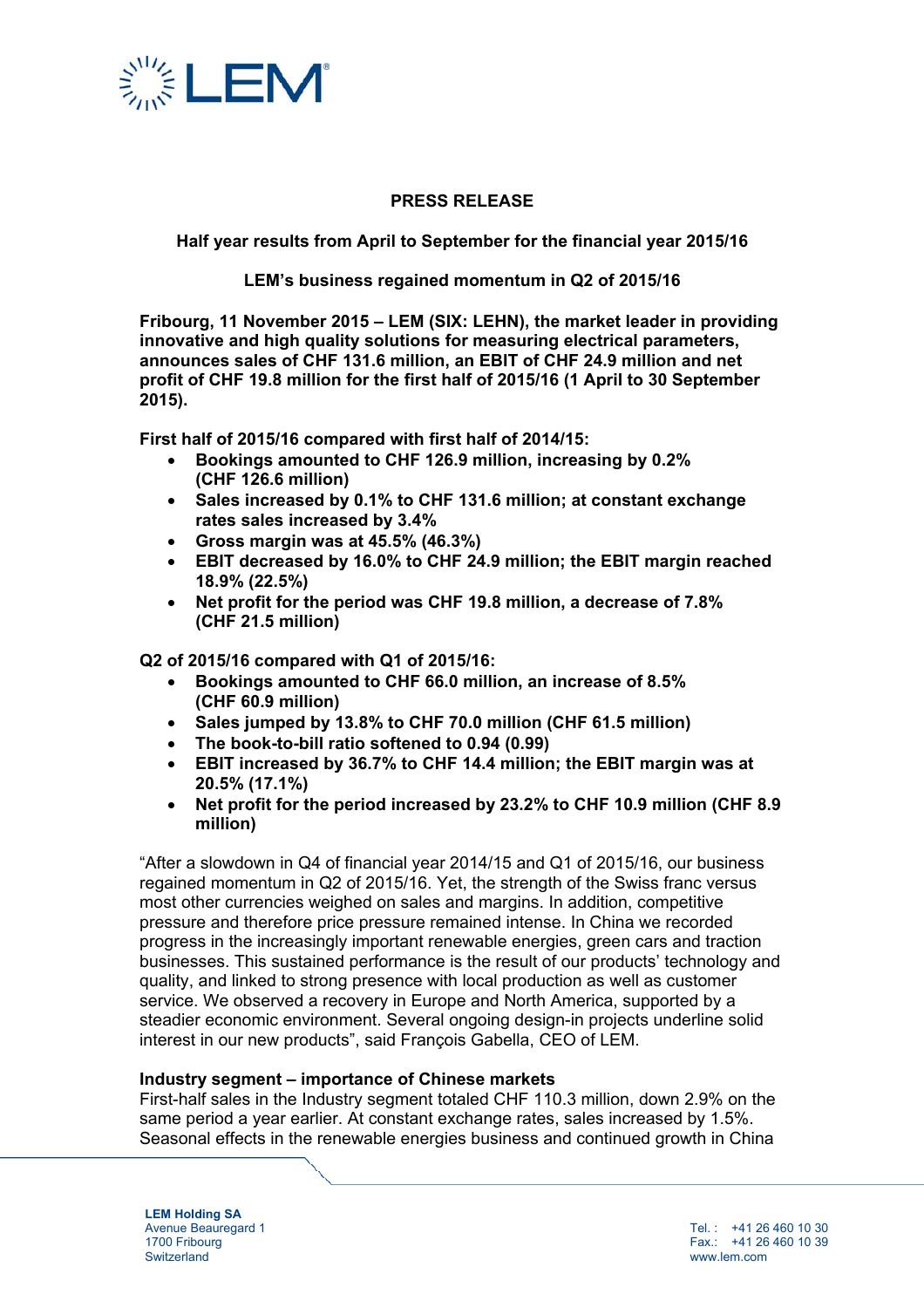

supported LEM's sales development. After a slow start into the financial year, activities in Europe and North America picked up across all businesses. LEM started several design-in projects with its newly launched product families, which will help the Group to further increase production output. Production of solar product families was stepped up.

First-half EBIT decreased by 21.5%, from CHF 27.0 million in 2014/15 to CHF 21.2 million in 2015/16, mainly resulting from currency effects and price pressure. Sales growth was strongest in China (+13%). North America recovered (+6%) but sales performance in Europe (–9%) and Asia excluding China (–18%) was slow. Asia remained the most important region with 47% of sales; China, with 32% of sales, was the single most important country.

- Sales in the drives & welding business slowed by 9% compared with the first half of 2014/15. Lower machine construction in China, because of lower industrial activity in China and worldwide, slowed LEM's sales in most regions. LEM maintained its market share.
- Sales in renewable energies & power supplies business increased by 8% on the first six months of 2014/15. High investments in solar and wind farms led to continued growth in China and India. In Japan, however, subsidies expired, which caused a sharp decline. LEM achieved stabilization in North America and market share wins in Europe.
- The traction business stabilized after a period of strong growth. The favorable trend in China continued thanks to Chinese rail companies winning market share at home and abroad. Infrastructure investments in Europe remained subdued. Sales decreased by 7%.
- LEM recorded a positive trend in the high-precision business with sales growth of 6%. Seasonality in the test & measurement market in Asia and North America as well as good HVDC business in China contributed to the positive result.

## **Automotive segment – growth in all regions**

Sales in the Automotive segment reached CHF 21.3 million, up 18.5% on the same period in 2014/15. At constant exchange rates, they increased by 15.3%. After a slow start into the year, sales picked up in the second quarter with an increase of 25.6% on the first quarter of 2015/16. The EBIT margin improved thanks to volume growth, the currency situation (stronger USD) and a favorable product mix. Half-year EBIT jumped to CHF 3.7 million compared with CHF 2.6 million in the first half of 2014/15.

- In the conventional cars business, sales increased by 14%. LEM grew in line with the market and kept its market share. The strong growth in US vehicle production provided tailwind.
- $-$  Sales in the green cars business jumped by 39% on the previous year. LEM benefitted from government support for green cars in China. LEM won new projects with Chinese car manufacturers, and started new hybrid car projects in the US. Promising business opportunities with US and Korean manufacturers were identified for the new product families.

**LEM Holding SA**  Avenue Beauregard 1 1700 Fribourg **Switzerland**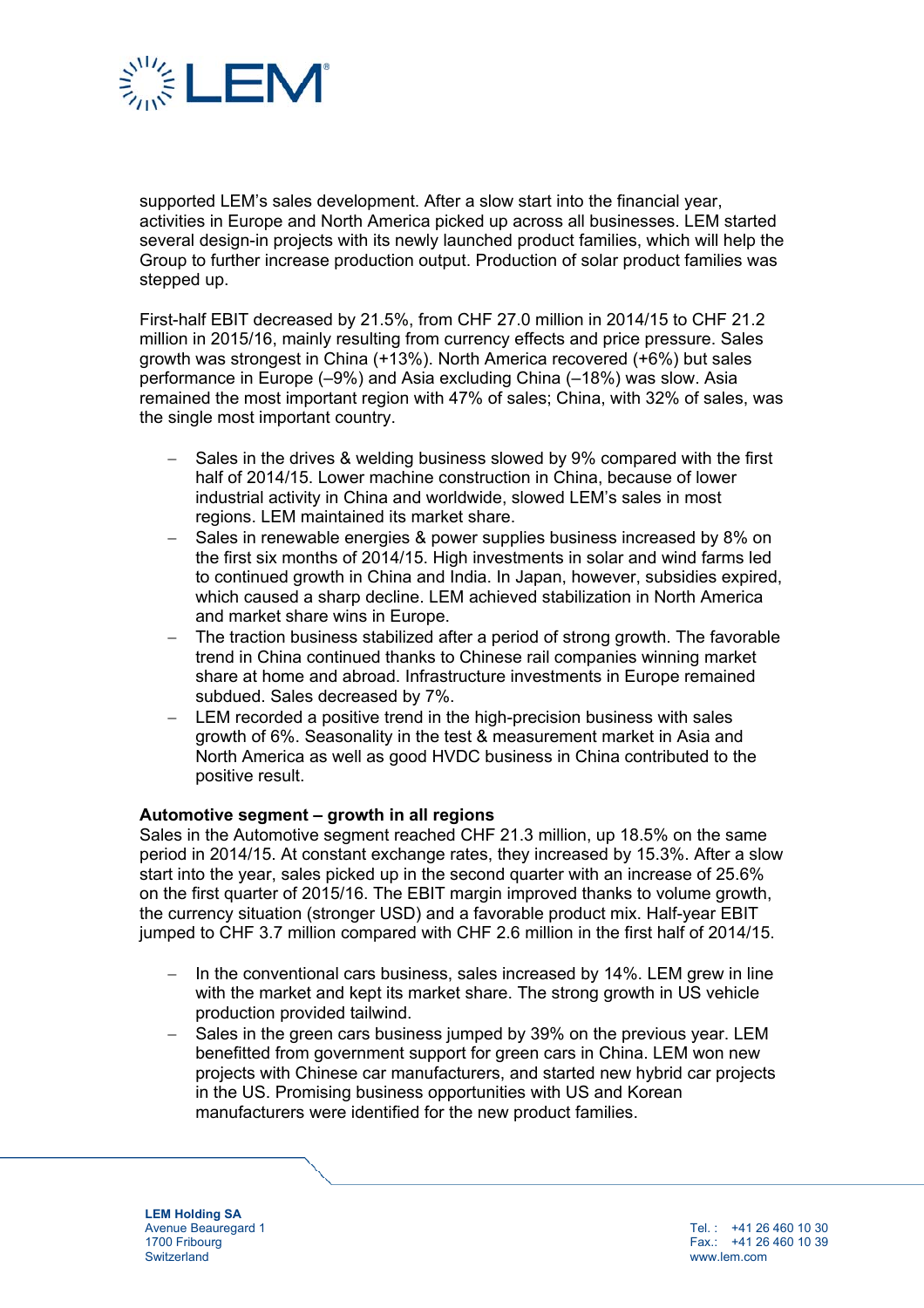

### **Outlook**

Management expects a steady economic situation in Europe and the US while the Chinese economic growth is set to slow. International currency fluctuations, particularly the strong Swiss franc, will remain a challenge. LEM has been addressing this challenge in the regular review of its international footprint for several years.

Normal seasonal decline is anticipated in the second half of the financial year 2015/16 because of the holiday seasons in China and in the rest of the world as well as lower solar infrastructure investments during the winter months. For the full financial year 2015/16, Management forecasts sales of CHF 250–260 million; this compares with CHF 257.8 million for full-year 2014/15 (achieved in a more favorable foreign exchange environment than 2015/16). LEM expects the EBIT margin to be within the target range of 15% to 20%.

#### **Media, investors and analyst conference call and webcast**

François Gabella, CEO, Heinz Stübi, interim CFO until 31 October 2015, and Andrea Borla, CFO as from 1 November 2015, will provide a detailed presentation of the half year results today at 10:00 CET at a media, investors and analyst conference call.

Dial in details are: +41 (0)58 310 50 00 Switzerland & Europe +44 (0)203 059 58 62 UK +1 (1)631 570 56 13 USA

The conference call will simultaneously be webcast. Please follow the instructions in the following link: services.choruscall.eu/links/lem151111.html The link to the webcast and the presentation slides are available on the LEM website (www.lem.com), where the webcast will later be archived.

#### **Detailed information on the half year 2015/16 results and half-year report**

The complete half-year report 2015/16 in accordance with IAS 34 (interim financial reporting) is available on www.lem.com>Investor Relations>Financial Reports.

#### **Financial calendar**

*The financial year runs from 1 April to 31 March* 

| 16 February 2016 | Third quarter results 2015/16                                        |
|------------------|----------------------------------------------------------------------|
| 9 June 2016      | Year-end results 2015/16                                             |
| 30 June 2016     | Ordinary General Meeting of the Shareholders for the year<br>2015/16 |
| 5 July 2016      | Dividend ex-date                                                     |
| 7 July 2016      | Dividend payment date                                                |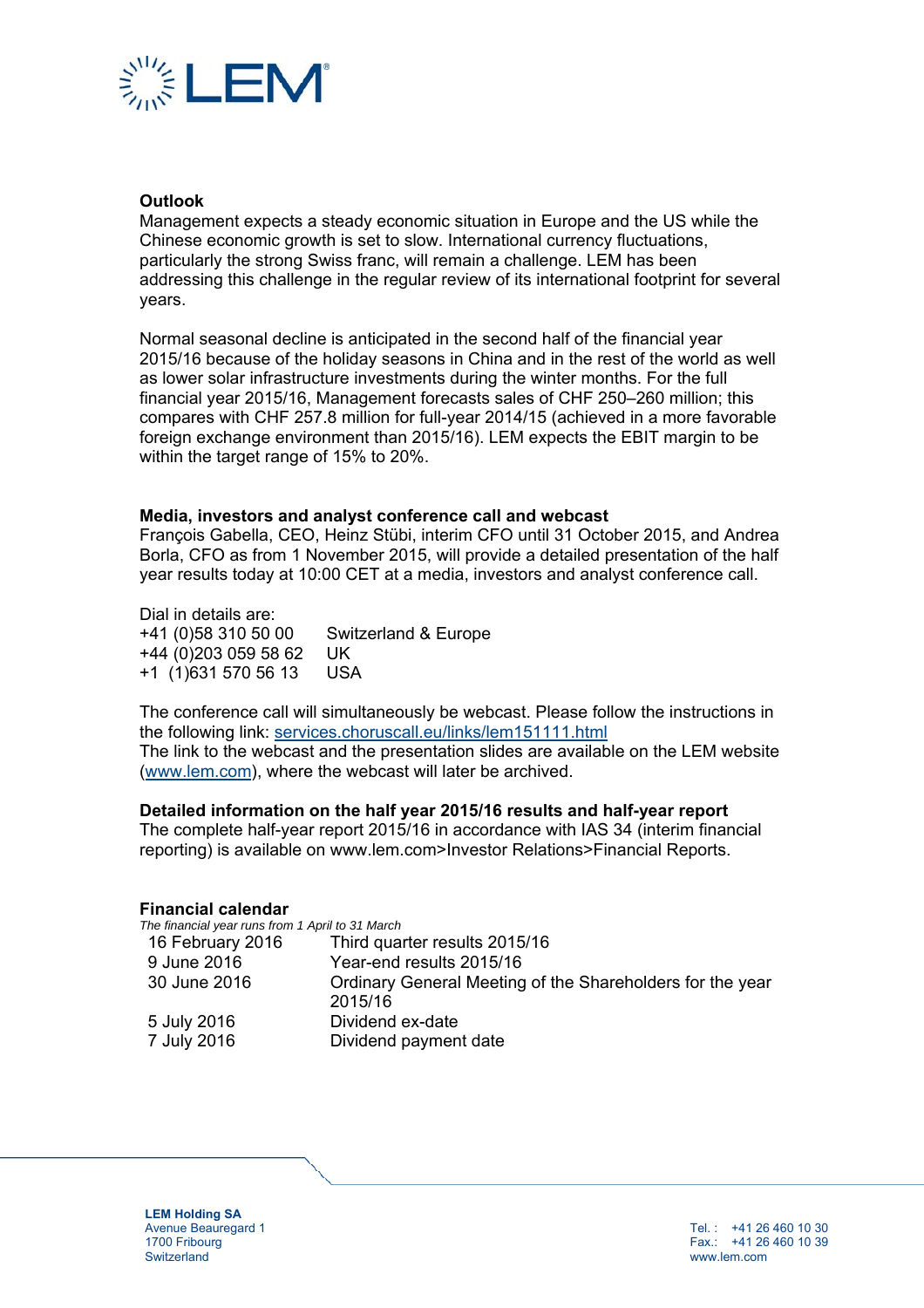

## **LEM – At the heart of power electronics**

LEM is the market leader in providing innovative and high quality solutions for measuring electrical parameters. Its core products - current and voltage transducers are used in a broad range of applications in drives & welding, renewable energies & power supplies, traction, high precision, conventional and green cars businesses. LEM's strategy is to exploit the intrinsic strengths of its core business, and to develop opportunities in existing and new markets with new applications. LEM is a mid-size, global company with approximately 1'350 employees worldwide. It has production plants in Beijing (China), Geneva (Switzerland), Sofia (Bulgaria) and Machida (Japan). With regional sales offices near its customers' locations, the company is able to offer a seamless service around the globe. LEM has been listed on the SIX Swiss Exchange since 1986; the company's ticker symbol is LEHN. www.lem.com

### **For further information please contact**

Andrea Borla, CFO Phone: +41 22 706 12 50 Email: investor@lem.com

**LEM Holding SA**  Avenue Beauregard 1 1700 Fribourg **Switzerland**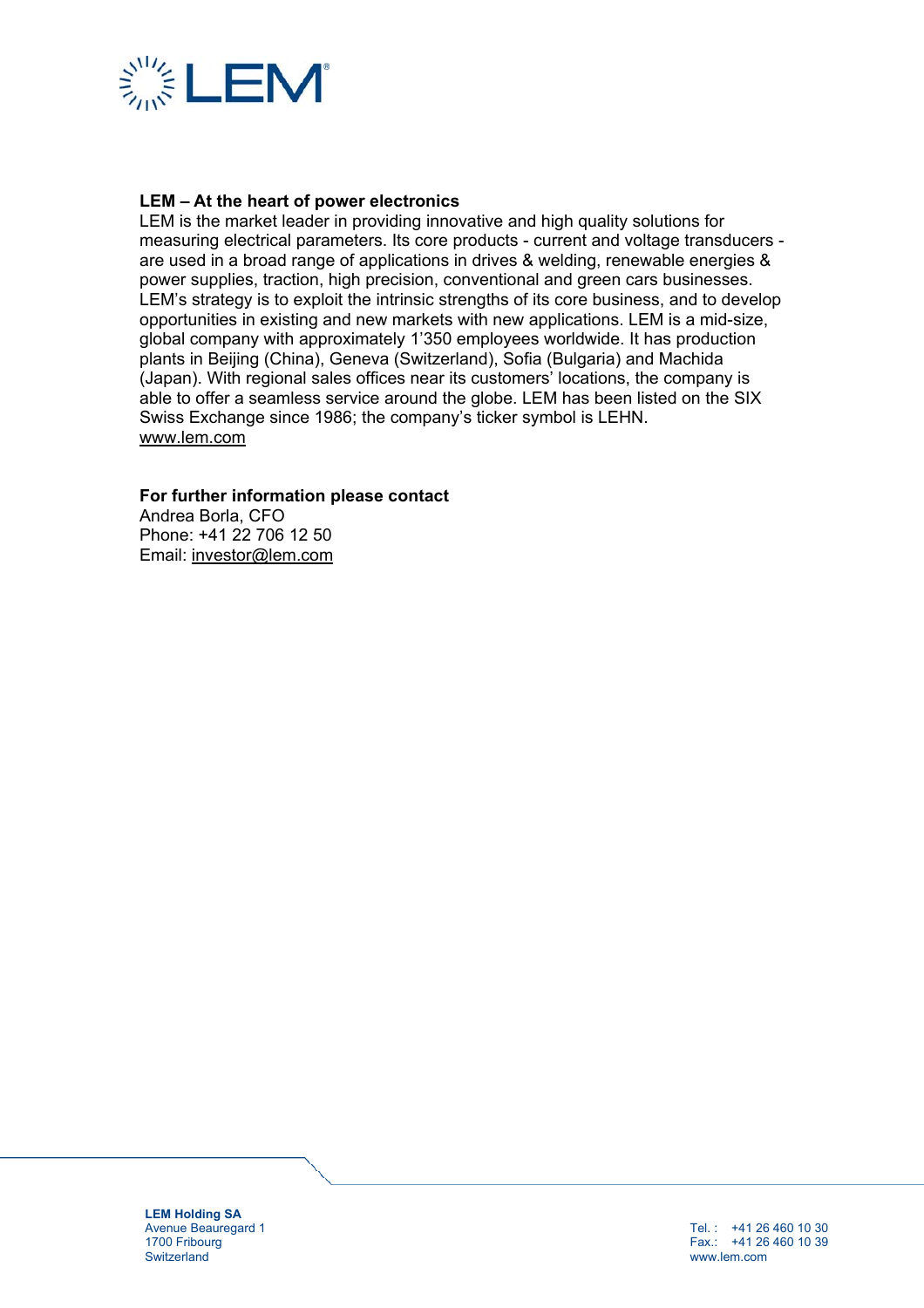

# **Appendix:**

# **Key figures**

| In CHF millions    | 2014/15        |      |                | 2015/16 |      | Change         |              |          |
|--------------------|----------------|------|----------------|---------|------|----------------|--------------|----------|
|                    |                |      |                |         |      |                |              |          |
| Orders received    | Q1             | Q2   | Q <sub>3</sub> | Q4      | Q1   | Q2             | $Q2$ to $Q2$ | Q2 to Q1 |
| Industry segment   | 56.2           | 52.1 | 55.0           | 51.0    | 50.9 | 52.8           | $+1.2%$      | $+3.8%$  |
| Automotive segment | 8.5            | 9.8  | 8.8            | 9.6     | 10.0 | 13.3           | $+36.0%$     | $+32.6%$ |
| <b>Total LEM</b>   | 64.7           | 61.9 | 63.8           | 60.6    | 60.9 | 66.0           | $+6.7%$      | $+8.5%$  |
|                    |                |      |                |         |      |                |              |          |
| Book-to-bill ratio | Q1             | Q2   | Q <sub>3</sub> | Q4      | Q1   | Q2             | $Q2$ to $Q2$ | Q2 to Q1 |
| Industry segment   | 1.00           | 0.91 | 0.98           | 0.99    | 0.98 | 0.91           | $±0.0\%$     | $-7.1%$  |
| Automotive segment | 0.99           | 1.04 | 1.00           | 0.96    | 1.06 | 1.12           | $+7.7%$      | $+5.7%$  |
| <b>Total LEM</b>   | 1.00           | 0.93 | 0.99           | 0.99    | 0.99 | 0.94           | $+1.1%$      | $-5.1%$  |
|                    |                |      |                |         |      |                |              |          |
| <b>Sales</b>       | Q <sub>1</sub> | Q2   | Q <sub>3</sub> | Q4      | Q1   | Q <sub>2</sub> | $Q2$ to $Q2$ | Q2 to Q1 |
| Industry segment   | 56.5           | 57.1 | 56.0           | 51.5    | 52.1 | 58.2           | $+2.0%$      | $+11.7%$ |
| Automotive segment | 8.6            | 9.4  | 8.8            | 10.0    | 9.4  | 11.8           | $+26.1%$     | $+25.6%$ |
| <b>Total LEM</b>   | 65.0           | 66.5 | 64.7           | 61.5    | 61.5 | 70.0           | $+5.4%$      | $+13.8%$ |
|                    |                |      |                |         |      |                |              |          |
| <b>EBIT</b>        | Q <sub>1</sub> | Q2   | Q <sub>3</sub> | Q4      | Q1   | Q2             | $Q2$ to $Q2$ | Q2 to Q1 |
| Industry segment   | 12.6           | 14.4 | 13.2           | 9.7     | 9.2  | 12.1           | $-16.4%$     | $+31.8%$ |
| Automotive segment | 1.0            | 1.6  | 1.1            | 0.6     | 1.4  | 2.3            | $+42.1%$     | $+70.0%$ |
| <b>Total LEM</b>   | 13.5           | 16.0 | 14.3           | 10.3    | 10.5 | 14.4           | $-10.5%$     | $+36.7%$ |